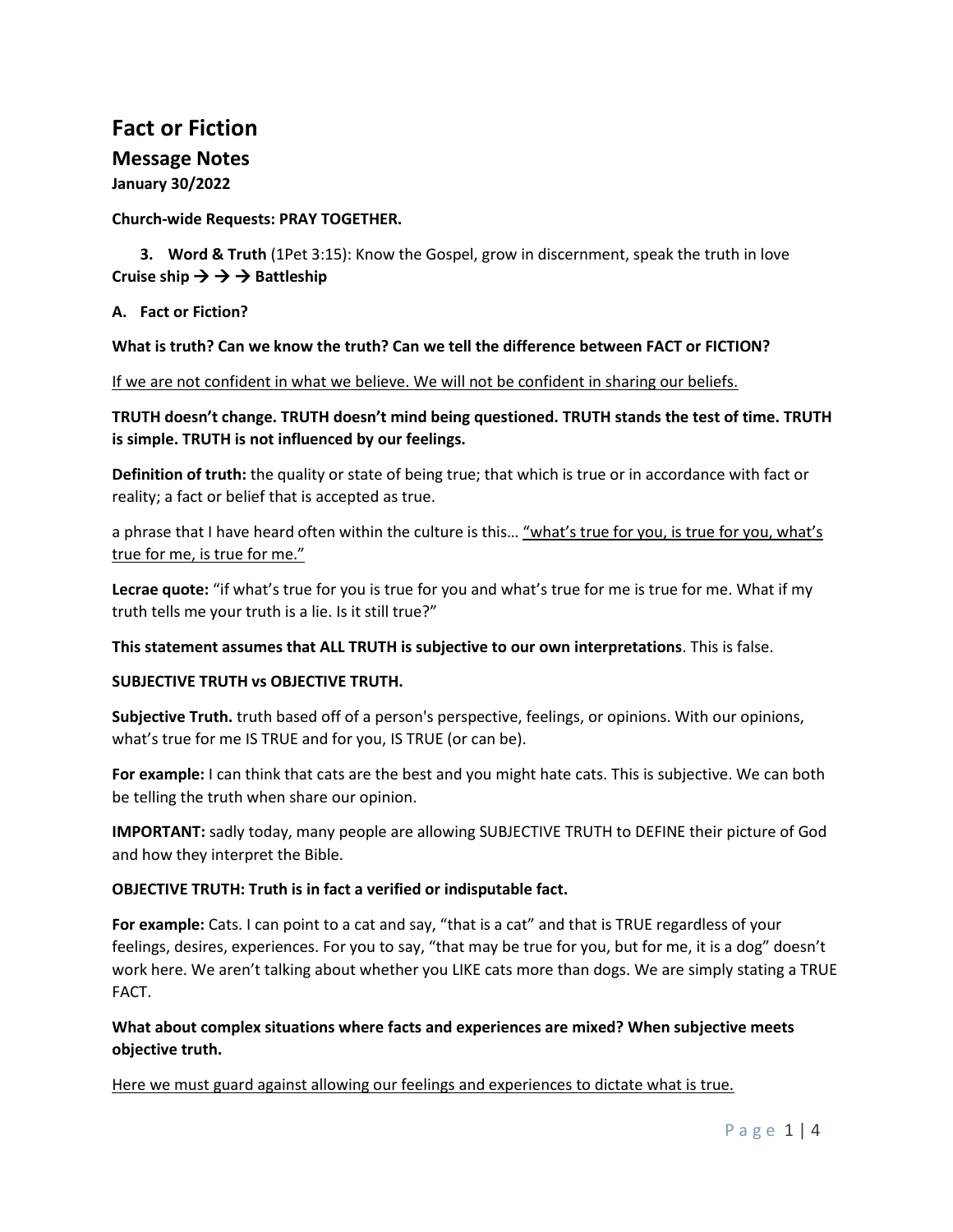**WARNING:** parable of servant and talents… they all were under the same master but 2 saw the mast one way and 1 another. "HE KNEW the master was harsh so he disobeyed"

**For example:** I had a gentleman I was trying to witness to… I asked him what he believed about God. At first, NOTHING. We chatted some more. And I asked what his parents believed? Then he started opening up and finally shared with me how he wasn't entirely sure… but wasn't into the whole church thing… but thought that he was a good person and if he was wrong and got to the "pearly gates" that the God would let him in. Based on his own goodness.

**Is this true? NO. Only FAITH in Jesus can save you. Our works CANNOT save us.** If God and Heaven are TRUE. Then God defines the pathway to Him and to Heaven. Not us.

**How did I respond?** I listened to him and affirmed that I understood where he was coming from… and appreciated that he was the kind of guy, that despite his troubles with drugs, always sought to help others… that was awesome. Then I asked him, what if he was wrong? If God was real. Wouldn't it make sense that he would define the way to heaven? H

## **We must learn to be able BELIEVE & AFFIRM people as they share their experiences, feelings and opinions**, **but those experiences don't dictate TRUTH.**

Truth is factual, unchanging, or influenced by either our positive or negative experiences. We can empathize and encourage people and listen to their experiences. But those experiences do not dictate truth.

**When speaking truth:** The KEY is always presenting TRUTH with gentleness & respect. TRUTH IN LOVE. We can't force anyone to believe anything. Nor, should we try.

## **1 Peter 3:15 (ESV)**

 $15$  but in your hearts honor Christ the Lord as holy, always being prepared to make a defense to anyone who asks you for a reason for the hope that is in you; yet do it with gentleness and respect,

- As believers we must become MASTERS of this if we are to STAND FOR TRUTH IN LOVE.
- Listening, empathizing, affirming people WHILST being uncompromising on TRUTH.
- This takes training and a work of the Holy Spirit in us!
- People might have all sorts of experiences and beliefs about faith, God, and people as a result.

#### **Understanding how OBJECTIVE TRUTH & SUBJECTIVE TRUTH can work together:**

#### **Objective truth sets the boundary lines for our feelings, experiences and opinions (subjective)**

**PICTURE:** when you take a coloring book. The lines are already drawn. There are usually black lines bordering what you are supposed to see in the picture. Let's say you are looking at CAT… so you have this white page with the black outline of a CAT. So you take your crayons and begin coloring it in… first you grab one color, then the next, depending on your own feelings and creative genius!

This is a great way to see the relationship that OBJECTIVE & SUBJECTIVE TRUTH work together to create something BEAUTIFUL.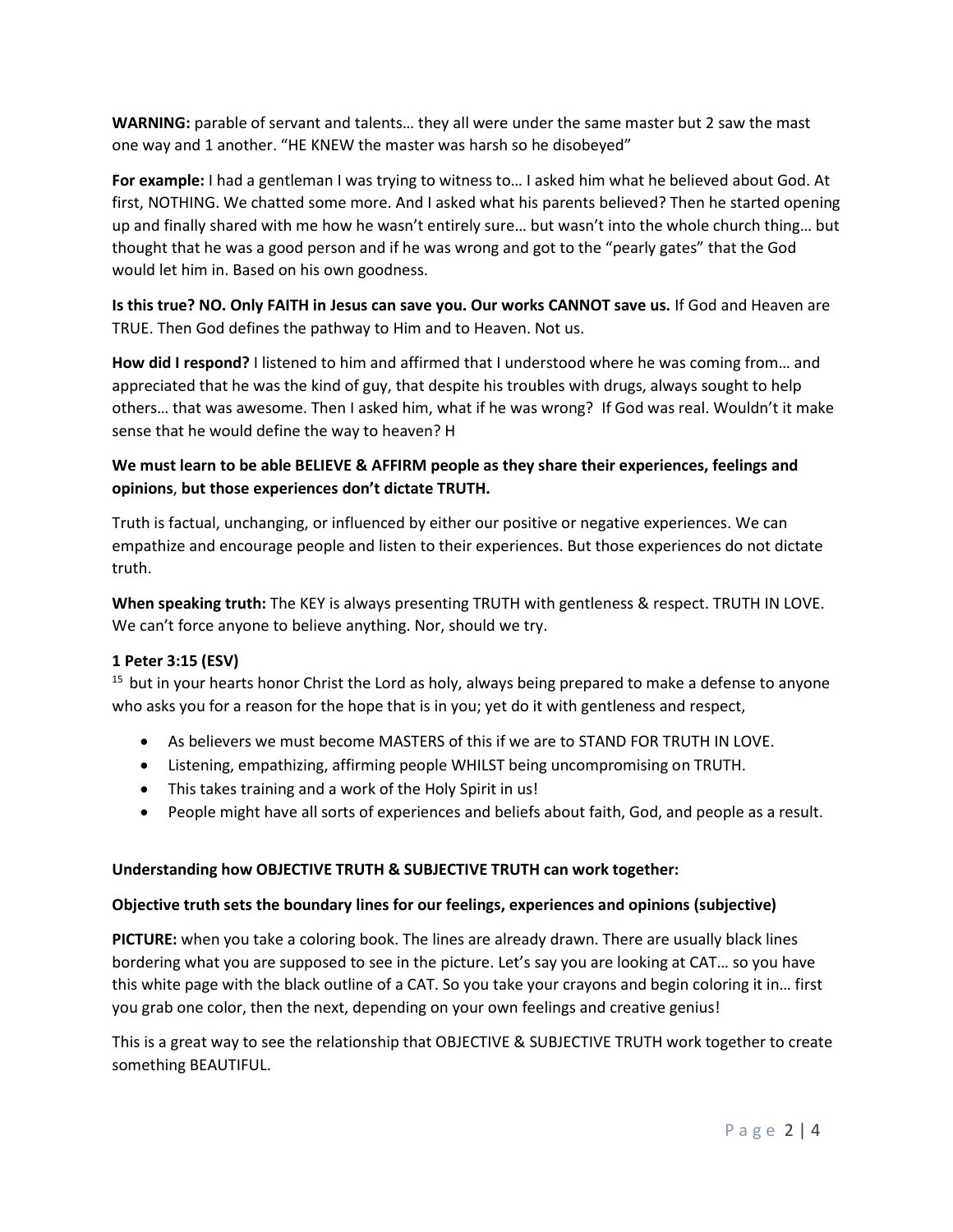Whether I color the cat purple, or choose to color outside the lines, the boundary lines are consistent. They show a cat.

And the more I try and stay within those boundary lines? The more BEAUTIFUL the picture becomes! It comes to LIFE!

God is a God of BEAUTY! He loves creating MASTERPIECES – and he did so with ALL creation and humanity – but with that beauty he also created boundary lines that DEFINE TRUTH for us.

The BEST pictures are full of vibrant color and beauty! And you are able to clearly see what you are looking! It's not just color splashed on a page in random fashion…

**John 14:6 (ESV)** Jesus said to him, "I am the way, and the truth, and the life. No one comes to the Father except through me.

**What does that mean? Jesus is TRUTH?** Jesus is saying… I am the Way – the only way to the Father and I am the truth – indisputable fact – He embodies truth and reality as he CREATED everything and… He is the LIFE – the only source of life and has the only true PATH to LIFE.

**Now the objection might come up in your minds!** "WAIT! I thought you said objective truth was fact based. We can't SEE God. How can we KNOW He is TRUTH?"

### **C. EVIDENCE BASED TRUTH: what can be agreed upon as true based on evidence we can observe**

**For example:** we all believe in gravity. Right? How many people have actually SEEN gravity? You might think, "I have seen it!" but really we haven't. We have only see the EVIDENCE of gravity. What goes up ALWAYS comes down.

**For example:** when you walk into the bush and see a path formed, with grass trampled, you can rightly assume that someone or some animal has been there. Or, you find a backpack, then you KNOW another PERSON has been there.

**For example:** we can all agree that it is TRUE that no one can be in two places at the same time. And that the converse to that is FALSE – regardless of someone's claim. This is called self-evident truth.

Our court systems use evidence and witness testimony to determine what is true.

**How does this relate to God? And why is this important?** As we move to GO THEREFORE… we WILL face opposition.

**For example:** they might say that a loving God wouldn't call out sin in people… it's not loving to tell people what they are doing is wrong! how can a loving God send people to hell? If God is real, he would have ended all of the suffering a long time ago!

When facing difficult questions and challenges. It's always best to go back to what we KNOW to be TRUE.

#### **TWO FOUNDATIONAL TRUTHS/ANCHOR POINTS:**

**1. The existence of God as demonstrated through creation**